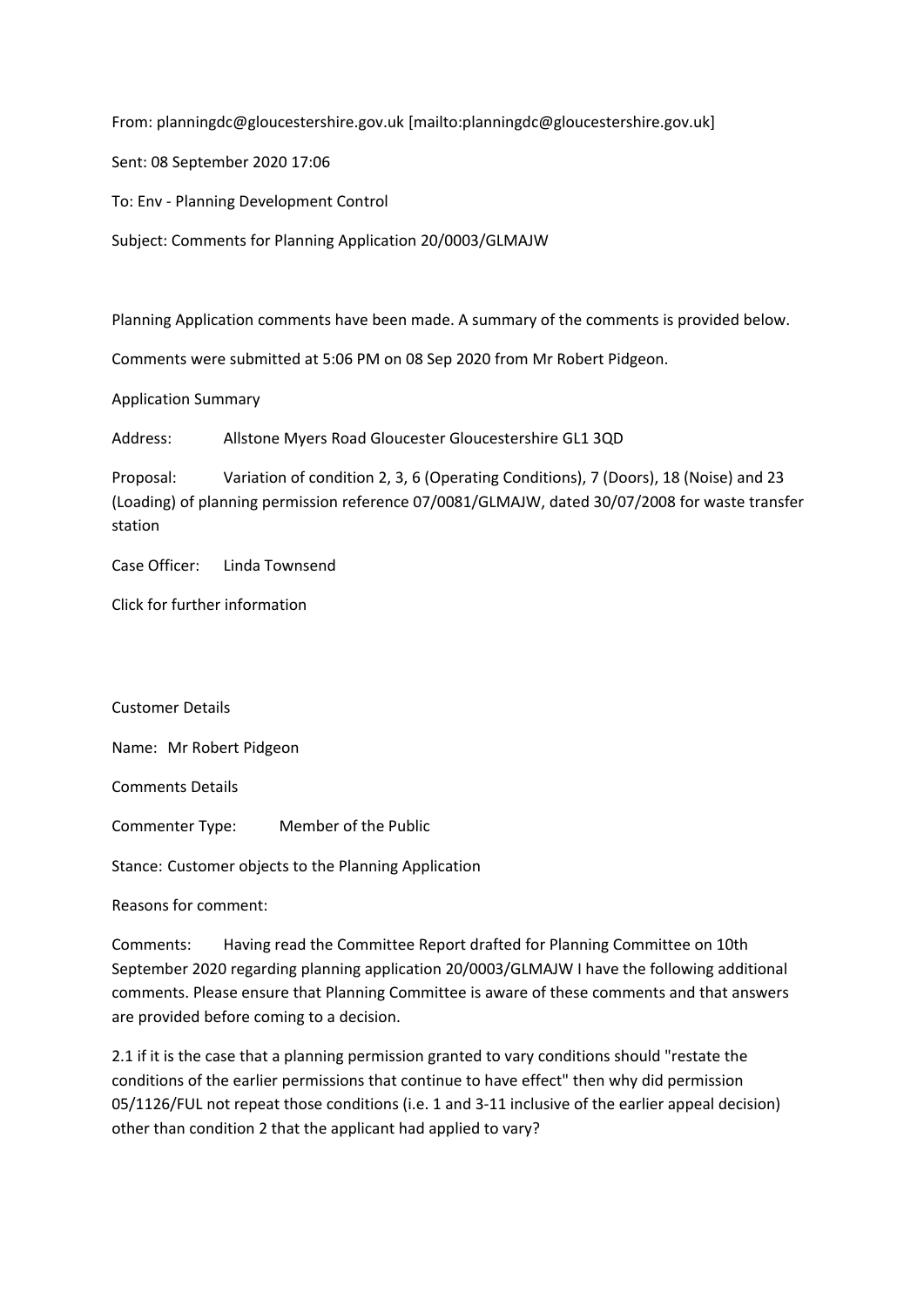2.2 the operations carried out in the building are significantly different from those envisaged when permission was granted on appeal on 9 October 1998. Firstly, the building is now used as a materials recycling facility rather than for waste transfer. Secondly, many of the operations involved in the uses carried out (whether for materials recycling or waste transfer) take place outside of the building - something that was not envisaged in the application determined by the Inspector in 1998 and I am certain would have resulted in the appeal being dismissed. Is it not the case that rather than regulate development on this site that the WPA has simply assisted the site operator to achieve something very different than the original development through constant tweaking of conditions that are either unnecessary, unenforceable or just won't be enforced other than through protracted negotiations rather than any penalty being imposed?

2.2 why has it taken more than 12 years for the applicant to submit, or for the Waste Planning Authority to require the applicant to submit, details required by condition 19, 21 and 22 of permission 07/0081/GLMAJW? On the assumption that those conditions were supposed to achieve something useful and prevent harm, and that in the absence of their approval harm has been caused, how does the WPA intend to compensate me for its negligence and why should the WPA be trusted as a competent authority to deal with any planning application on this site or probably throughout Gloucestershire?

2.4 please explain why the amendment of the blue line (land in the applicant's control) is at all relevant and warrants variation of the condition? Given that the applicant routinely carries out activities on land beyond the application site 'red line', why is that allowed to occur in the absence of any 'full' application to regularize the situation?

2.5 why do staff park in the rugby club car park on land owned by Gloucester City Council when the applicant has plentiful land to provide parking facilities and why has planning permission not been needed for that use as it is obviously significantly different to the infrequent use by the rugby club and the occasional dog-walker and brings the applicant's activities closer to users of the Public Open Space?

2.7 when were these unauthorised developments carried out, why are the majority of developments on this site carried out without planning permission, why does it take so long for the WPA to do anything about it, and why is no penalty ever imposed?

2.7 "the regulations do not permit the site area of a Section 73 planning application to be enlarged" and yet the permissions you have granted since 1998 have allowed exactly that by allowing openings in the building that the use of must result in use of land outside the application site to the north and east of the main building. Why have you allowed this to happen, and those areas outside the application site to be used for the bulking up and storage of waste?

## 2.11 ditto.

2.12 - the permission granted on appeal in 1998 and thus the 'root' permission as no other full permission has been granted stated "the premises shall be used for a waste transfer station and for no other purpose". How is an MRF not another purpose?

2.14 there is simply no need for conditions to include "Unless otherwise agreed in writing by the County Planning Authority" in the wording. This creates ambiguity and, moreover, results in a